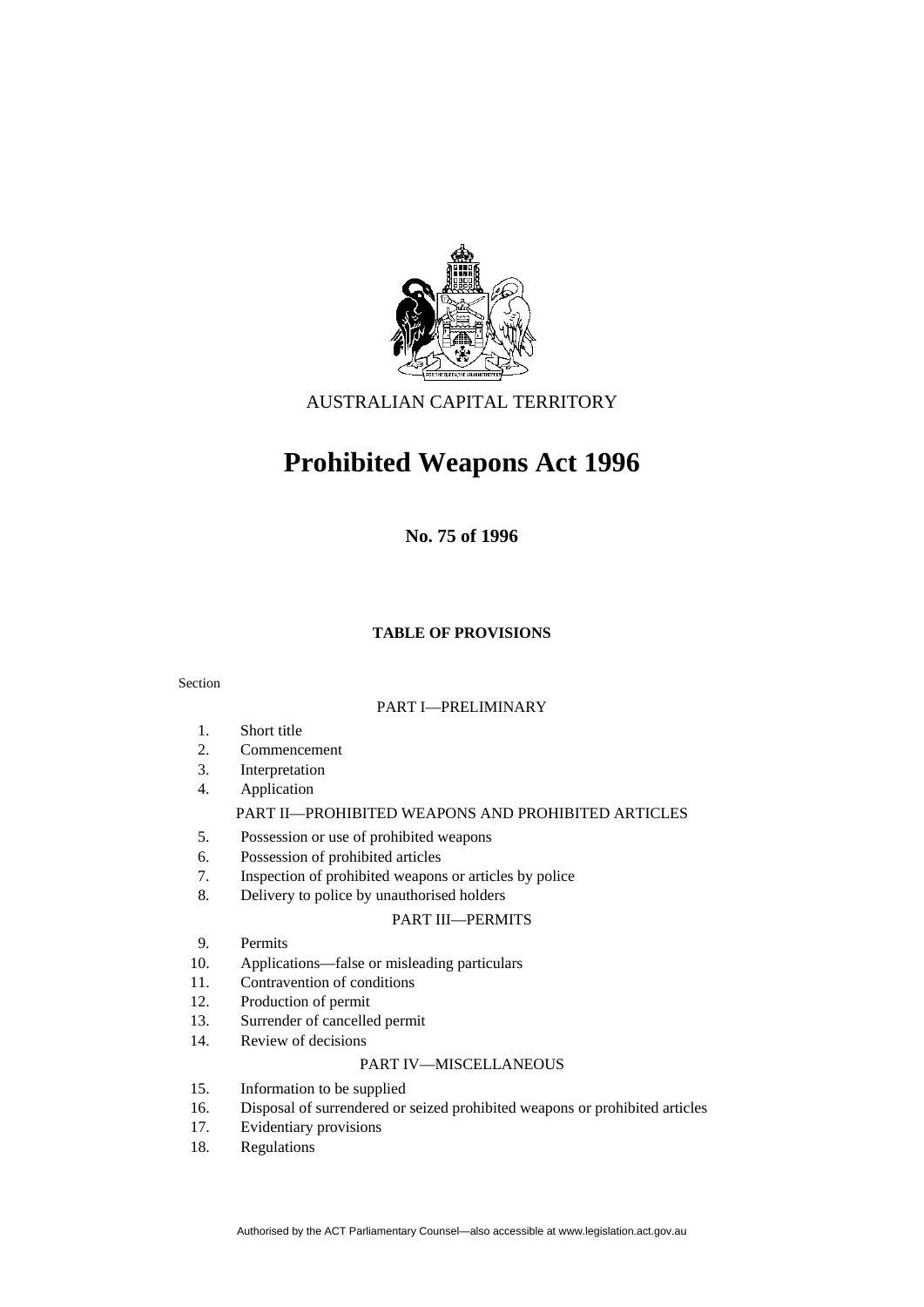ii *Prohibited Weapons No. 75, 1996* 

SCHEDULE PROHIBITED WEAPONS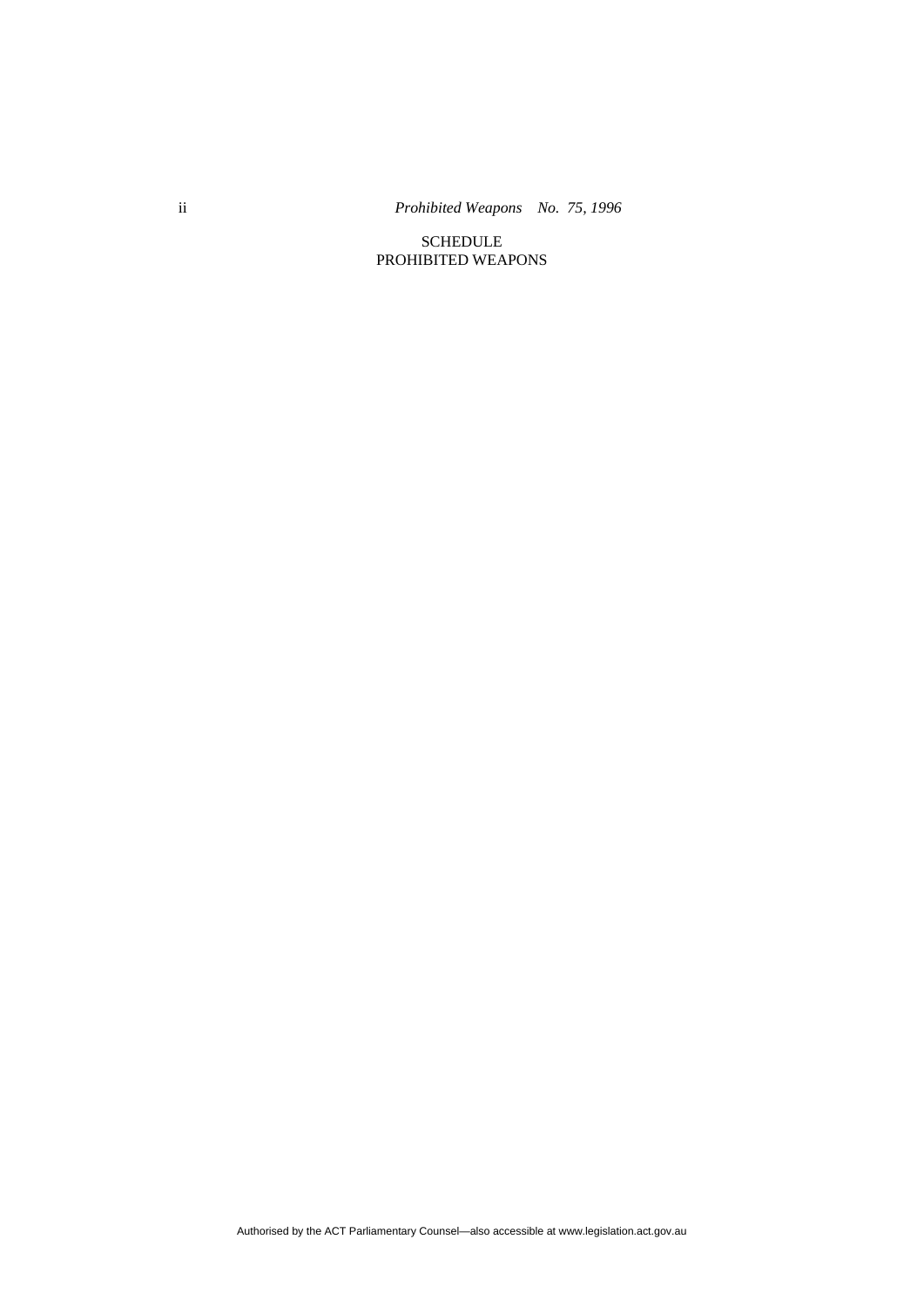

AUSTRALIAN CAPITAL TERRITORY

# **Prohibited Weapons Act 1996**

**No. 75 of 1996** 

## **An Act to prohibit the possession of certain dangerous weapons and other articles, and for related purposes**

*[Notified in ACT Gazette S328: 20 December 1996]*

 The Legislative Assembly for the Australian Capital Territory enacts as follows:

#### **PART I—PRELIMINARY**

#### **Short title**

**1.** This Act may be cited as the *Prohibited Weapons Act 1996.*

#### **Commencement**

**2. (1)** Section 1 and this section commence on the day on which this Act is notified in the *Gazette*.

**(2)** The remaining provisions commence on a day, or respective days, fixed by the Minister by notice in the *Gazette*.

**(3)** If a provision referred to in subsection (2) has not commenced before the end of the period of 6 months commencing on the day on which this Act is notified in the *Gazette*, that provision, by force of this subsection, commences on the first day after the end of that period.

#### **Interpretation**

**3. (1)** In this Act, unless the contrary intention appears—

"firearm" has the same meaning as in the *Firearms Act 1996*;

"permit" means a permit in force under Part III;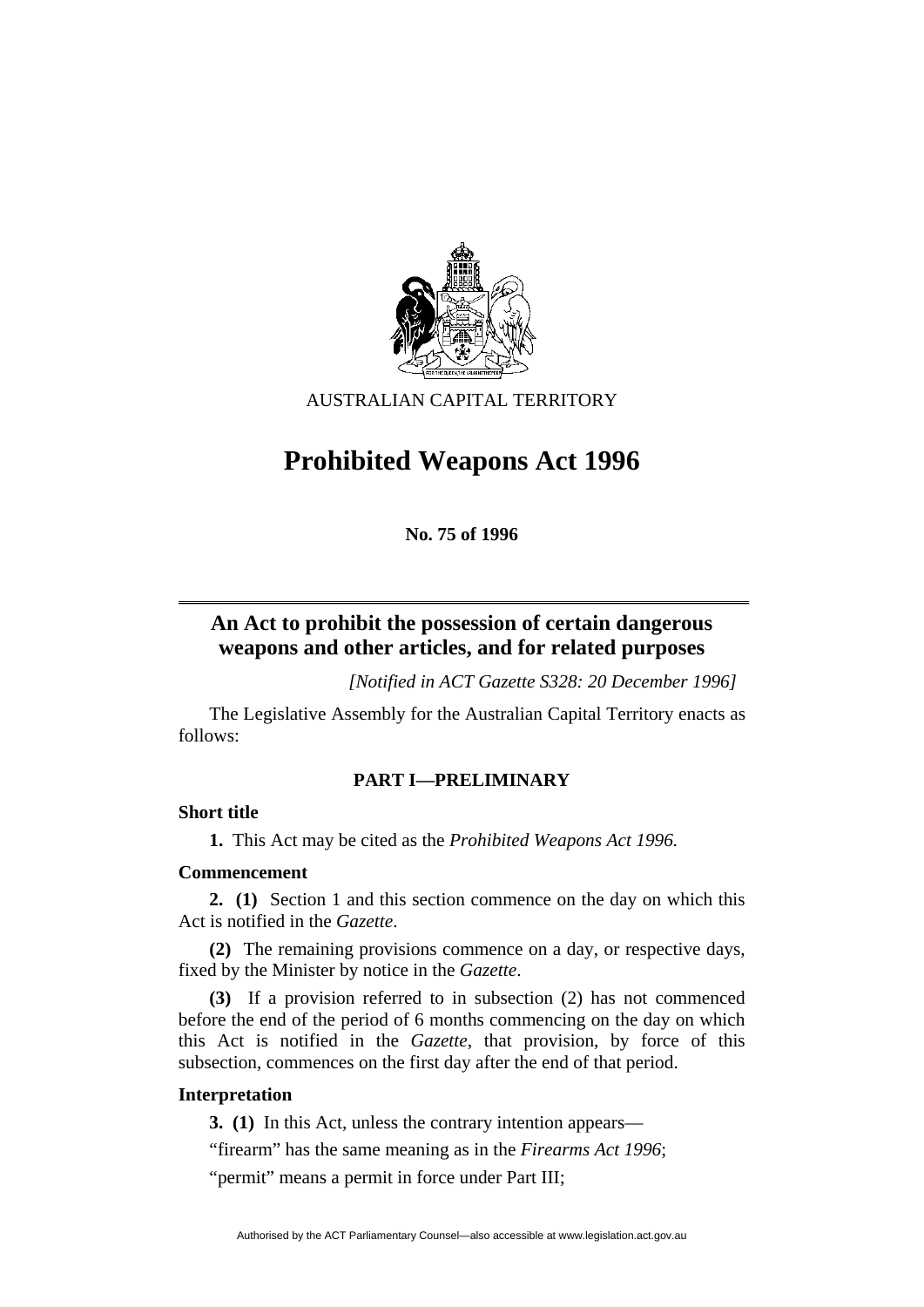"prohibited article" means any article that is declared by the regulations to be a prohibited article;

- "prohibited weapon" means any weapon or thing specified in the Schedule.
- **(2)** For the purposes of this Act—
- (a) anything that would be a prohibited weapon or prohibited article if it did not have something missing from it, or a defect or obstruction in it, is to be regarded as a prohibited weapon or prohibited article;
- (b) if parts of a prohibited weapon or prohibited article are in the possession of, or being carried by, 2 or more persons, each of them is to be regarded as possessing or carrying the weapon or article.

**(3)** For the purposes of this Act, a person is to be taken to have possession of a prohibited weapon or prohibited article if the person knowingly—

- (a) has custody of the weapon or article;
- (b) has the weapon or article in the custody of another person; or
- (c) has the weapon or article in or on any premises, place, vehicle vessel or aircraft, whether or not belonging to or occupied by the person.
- **(4)** The Executive may make regulations amending the Schedule—
- (a) by adding the name or a description of a weapon or article; or
- (b) by amending a name or description of a weapon or article for the purpose of more accurately describing the weapon or article concerned.

#### **Application**

**4.** A person is not guilty of an offence against this Act or the regulations only because of something done by the person while acting in the ordinary course of the person's duties as a member of—

- (a) the Australian Federal Police or a police force of a State or another Territory;
- (b) the Defence Force;
- (c) a visiting force within the meaning of the *Defence (Visiting Forces) Act 1963* of the Commonwealth;
- (d) the Australian Cadet Corps established under the *Defence Act 1903* of the Commonwealth;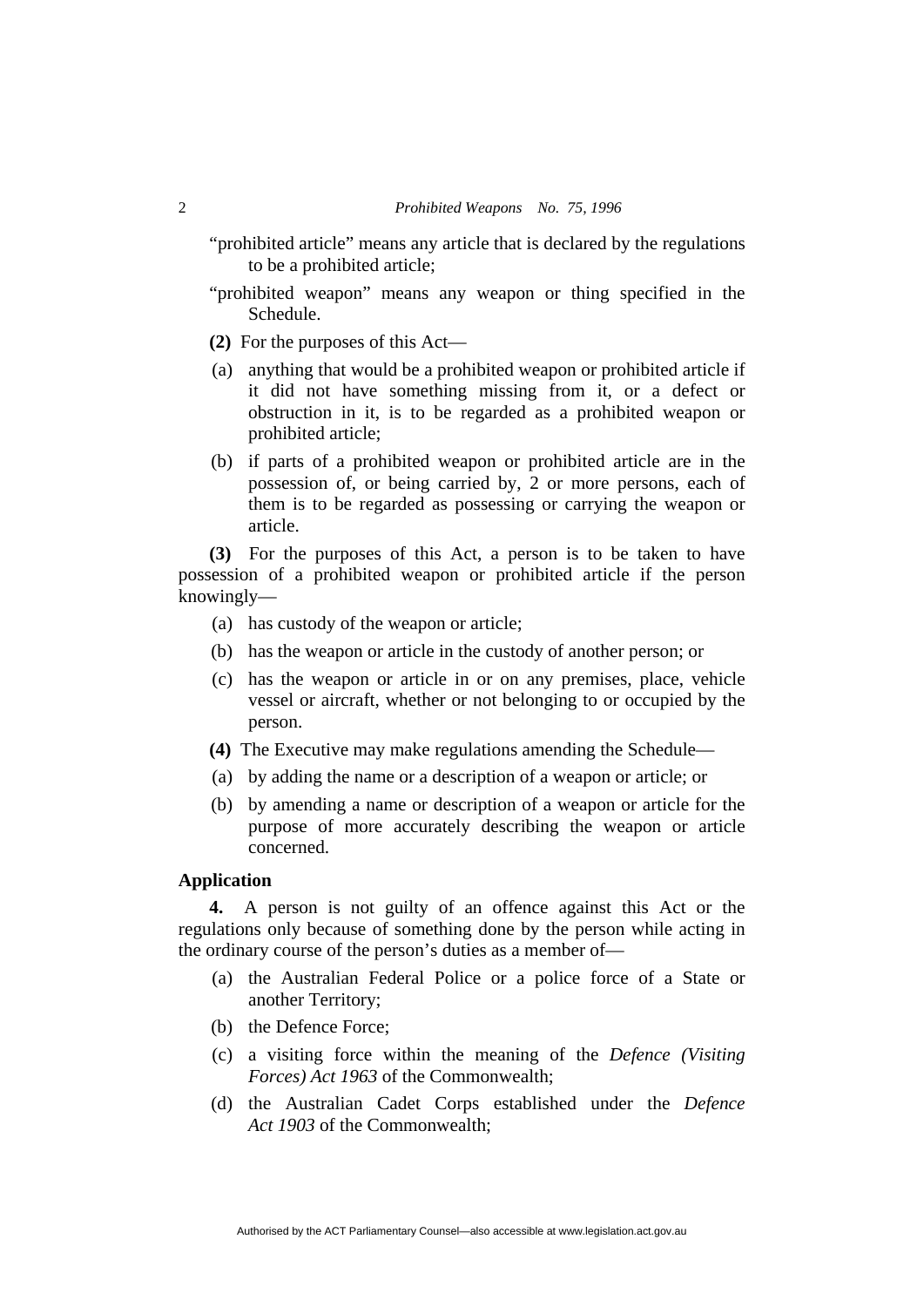- (e) a member of the Council of the Australian War Memorial or of the staff of the Memorial who, in the performance of his or her functions and duties in accordance with the *Australian War Memorial Act 1980* of the Commonwealth, has in his or her possession a prohibited weapon, forming part of the memorial collection within the meaning of that Act; or
- (f) a member of the Council of the National Museum of Australia or of the staff of the Museum who, in the performance of his or her functions and duties in accordance with the *National Museum of Australia Act 1980* of the Commonwealth, has in his or her possession a prohibited weapon forming part of the memorial collection within the meaning of that Act.

#### **PART II—PROHIBITED WEAPONS AND PROHIBITED ARTICLES**

#### **Possession or use of prohibited weapons**

**5. (1)** A person shall not possess or use a prohibited weapon unless authorised to do so by a permit or the regulations.

Penalty:

- (a) if the offender is a natural person—100 penalty units or imprisonment for 12 months, or both;
- (b) if the offender is a body corporate—500 penalty units.

**(2)** In subsection (1)—

"use" includes fire or explode and, whether or not the weapon concerned is capable of being fired or exploded, cause a reasonable belief that it will be fired or exploded.

#### **Possession of prohibited articles**

**6.** A person shall not possess or use a prohibited article unless authorised to do so by a permit or the regulations.

Penalty:

- (a) if the offender is a natural person—50 penalty units or imprisonment for 6 months, or both;
- (b) if the offender is a body corporate—250 penalty units.

#### **Inspection of prohibited weapons or articles by police**

**7. (1)** A person who possesses a prohibited weapon or prohibited article shall, on demand made by a police officer at any time, produce for inspection by that officer—

(a) the weapon or article; and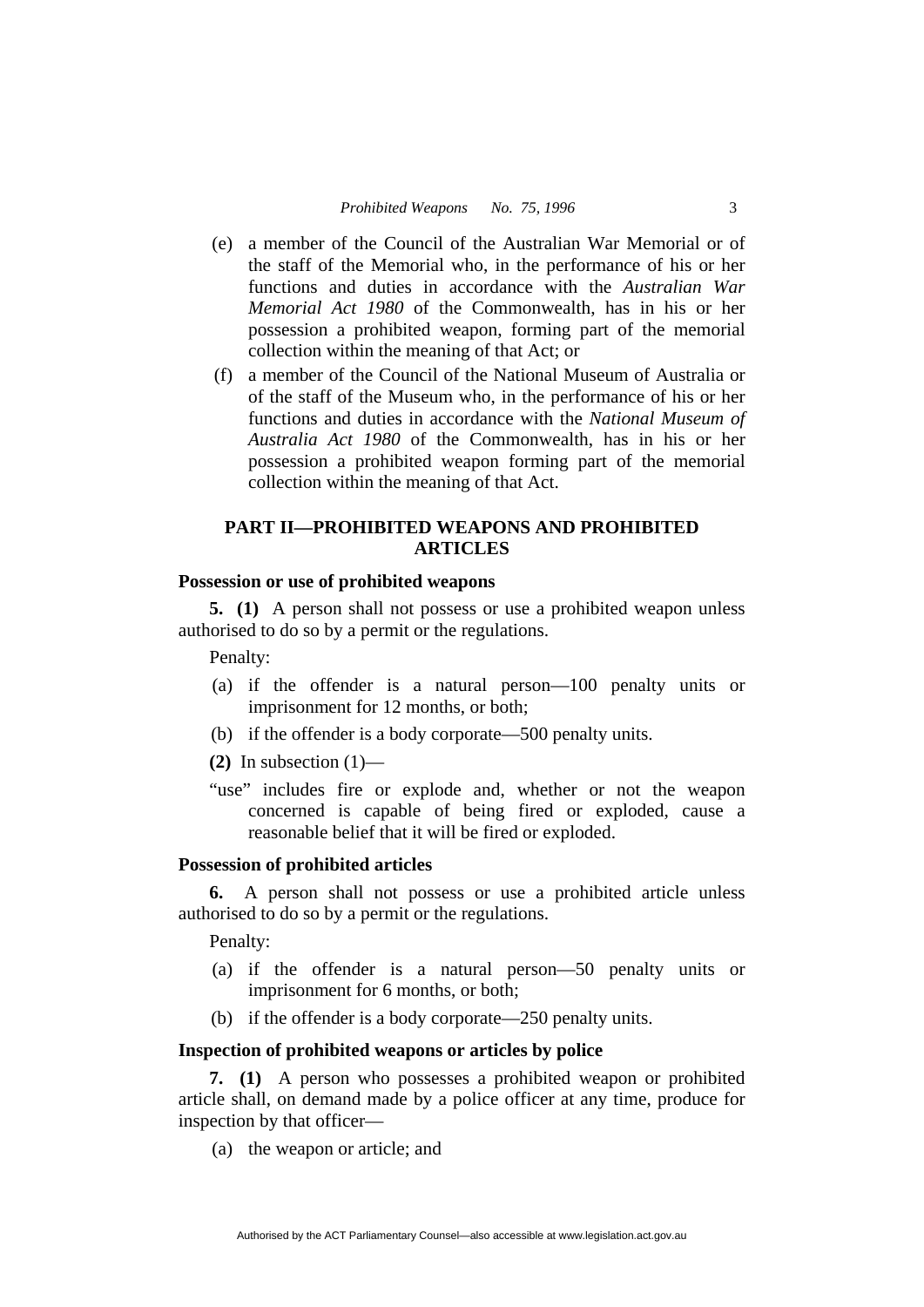(b) any permit that authorises the person to possess the weapon or article.

Penalty:

- (a) if the offender is a natural person—50 penalty units;
- (b) if the offender is a body corporate—250 penalty units.

**(2)** A person is guilty of an offence against subsection (1) only if the police officer, when making the demand, explains to the person that failure to comply with the demand is an offence against this Act.

**(3)** In subsection (1), a reference to a prohibited weapon or a prohibited article shall be read as including a reference to a part of a prohibited weapon or a prohibited article.

#### **Delivery to police by unauthorised holders**

**8. (1)** A person who—

- (a) comes into possession of a prohibited weapon or a prohibited article, but is not authorised by or under this Act to possess the weapon or article; or
- (b) possesses a prohibited weapon or a prohibited article and ceases to be so authorised to possess the weapon or article;

shall, within 7 days after coming into possession of the weapon or article or ceasing to be so authorised to possess it, deliver the weapon or article to—

- (c) a person who is authorised by a permit to possess it; or
- (d) a police officer.

Penalty:

- (a) if the offender is a natural person—50 penalty units or imprisonment for 6 months, or both;
- (b) if the offender is a body corporate—250 penalty units.

**(2)** A person does not contravene any other provision of this Act just by delivering or surrendering anything in accordance with this section or by accepting its delivery.

#### **PART III—PERMITS**

#### **Permits**

**9. (1)** The Registrar may issue a permit authorising—

- (a) the possession or the possession and use of a prohibited weapon; or
- (b) the possession of a prohibited article.

**(2)** The regulations may provide for mandatory or discretionary grounds for refusing the issue of a permit.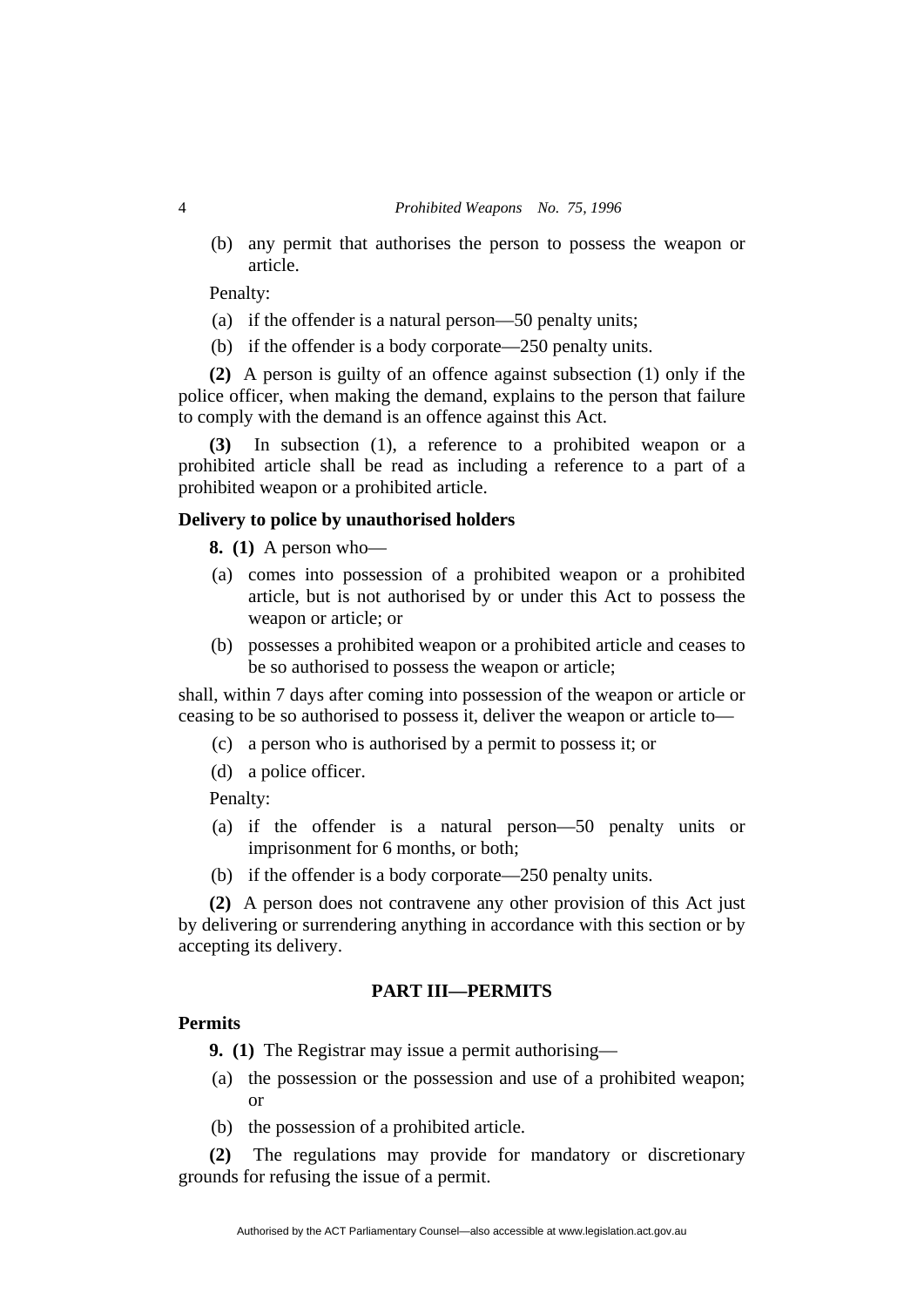**(3)** A permit may be issued subject to conditions.

**(4)** The conditions may provide for the expiration of the permit, limit the authority it confers and impose requirements on the person to whom the permit is issued.

**(5)** The Registrar may, for any reason the Registrar considers sufficient, cancel a permit by causing written notice of its cancellation to be served on the person to whom the permit was issued.

**(6)** A person to whom a permit was issued may surrender the permit for cancellation.

#### **Applications—false or misleading particulars**

**10.** A person shall not, in an application for a permit, make a statement or furnish information that is false or misleading in a material particular.

#### Penalty:

- (a) if the offender is a natural person—50 penalty units or imprisonment for 6 months, or both;
- (b) if the offender is a body corporate—250 penalty units.

#### **Contravention of conditions**

**11.** A person to whom a permit is issued shall not contravene any requirement made by the conditions of a permit.

Penalty:

- (a) if the offender is a natural person—50 penalty units;
- (b) if the offender is a body corporate—250 penalty units.

#### **Production of permit**

**12. (1)** A person to whom a permit is issued shall, on demand of a police officer at any time—

- (a) produce the permit for inspection by the police officer if the person has the permit in his or her possession; or
- (b) state the person's full name and usual place of residence to the police officer.

Penalty:

- (a) if the offender is a natural person—50 penalty units or imprisonment for 6 months, or both;
- (b) if the offender is a body corporate—250 penalty units.

**(2)** A person is guilty of an offence against subsection (1) only if the police officer, when making the demand, explains to the person that failure to comply with the demand is an offence against this Act.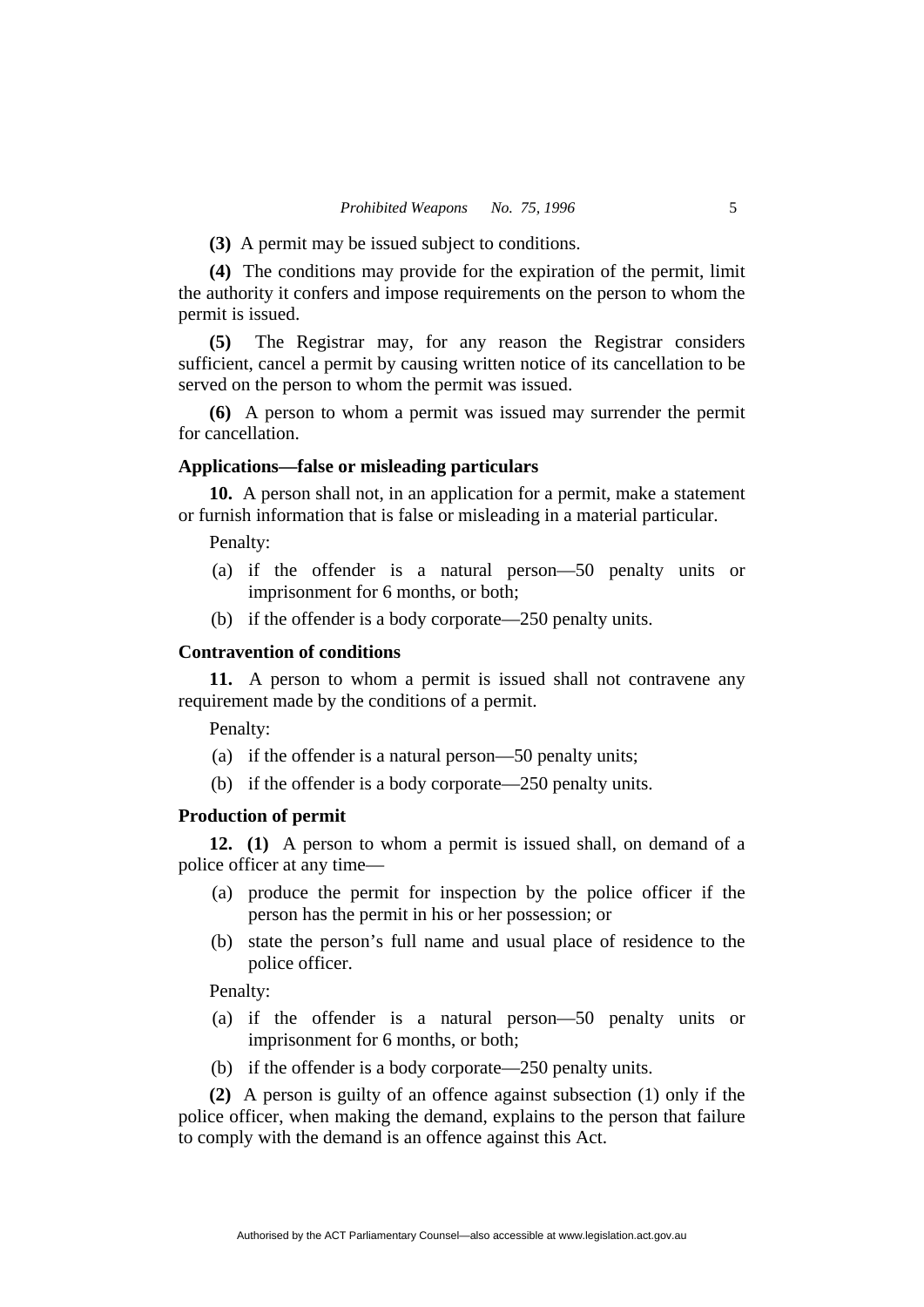#### **Surrender of cancelled permit**

**13.** If a permit is cancelled or expires, the person to whom it was issued shall within 7 days of that cancellation or expiry, surrender it to the Registrar.

Penalty:

- (a) if the offender is a natural person—50 penalty units or imprisonment for 6 months, or both;
- (b) if the offender is a body corporate—250 penalty units.

#### **Review of decisions**

**14. (1)** Application may be made to the Administrative Appeals Tribunal for a review of a decision of the Registrar—

- (a) refusing to issue a permit under subsection 9 (1); or
- (b) cancelling a permit under subsection 9 (5).

**(2)** Where the Registrar makes a decision of the kind referred to in subsection (1), the Registrar shall cause notice in writing of the decision to be given to the applicant or permit holder, as the case requires.

**(3)** A notice under subsection (2) shall be in accordance with the requirements of the Code of Practice in force under subsection 25B (1) of the *Administrative Appeals Tribunal Act 1989*.

#### **PART IV—MISCELLANEOUS**

#### **Information to be supplied**

**15.** A person who has possession of a prohibited weapon or prohibited article acquired from another person shall, on demand made by a police officer at any time, inform the police officer of—

- (a) the name and address of the person from whom the weapon or article was acquired; and
- (b) the date on which it was acquired.

Penalty:

- (a) if the offender is a natural person—50 penalty units;
- (b) if the offender is a body corporate—250 penalty units.

#### **Disposal of surrendered or seized prohibited weapons or prohibited articles**

**16. (1)** A magistrate may, on application by a police officer or by any person who claims to be the owner of a prohibited weapon or prohibited article surrendered to or seized by a police officer in accordance with this Act, order that the weapon or article—

(a) be forfeited to the Territory;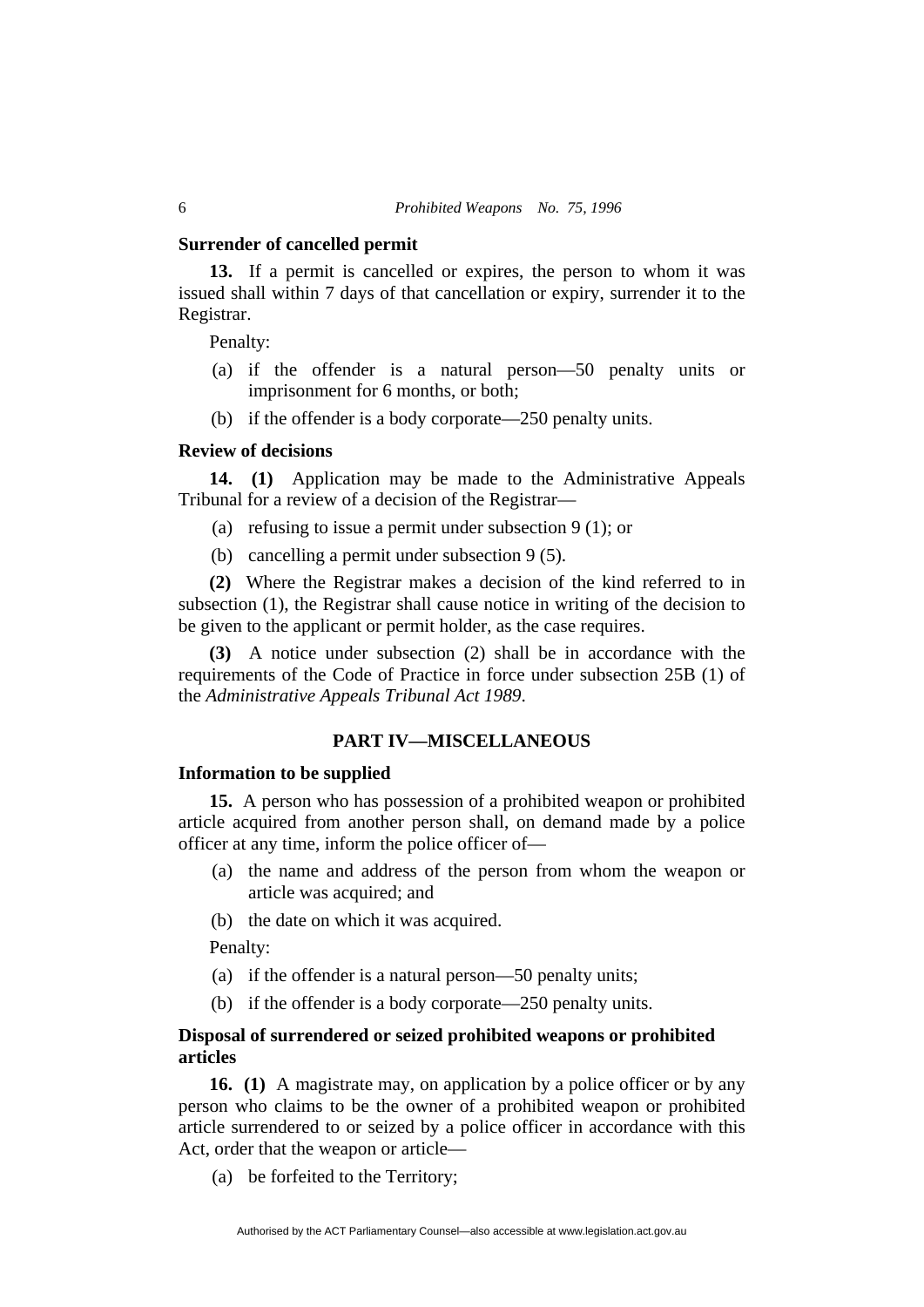- (b) be returned to the person claiming to be the owner of the weapon or article; or
- (c) be otherwise disposed of in such manner as the Court thinks fit.

**(2)** If a person is found guilty of an offence under this Act and a weapon or article has been seized by a police officer in connection with the offence, the court which makes the finding of guilt is taken to have ordered that the weapon or article be forfeited to the Territory.

**(3)** A weapon or article forfeited under subsection (2) may be destroyed.

#### **Evidentiary provisions**

**17.** A certificate signed by the Registrar certifying that—

- (a) a specified person was or was not, on a day or during a specified period, the holder of a permit (or of a permit for a specified prohibited weapon or prohibited article);
- (b) a permit was issued subject to specified conditions; or
- (c) an article is or is not of a type for the time being approved by the Registrar for the purposes of paragraph (a) of the definition of "prohibited article" in subsection 3 (1) or for the purposes of item 14 of the Schedule;

is evidence of the matters contained in the certificate.

#### **Regulations**

**18. (1)** The Executive may make regulations for the purposes of this Act.

**(2)** The regulations may prescribe a penalty for an offence against the regulations not exceeding—

- (a) in the case of a natural person—10 penalty units; or
- (b) in the case of a body corporate—50 penalty units.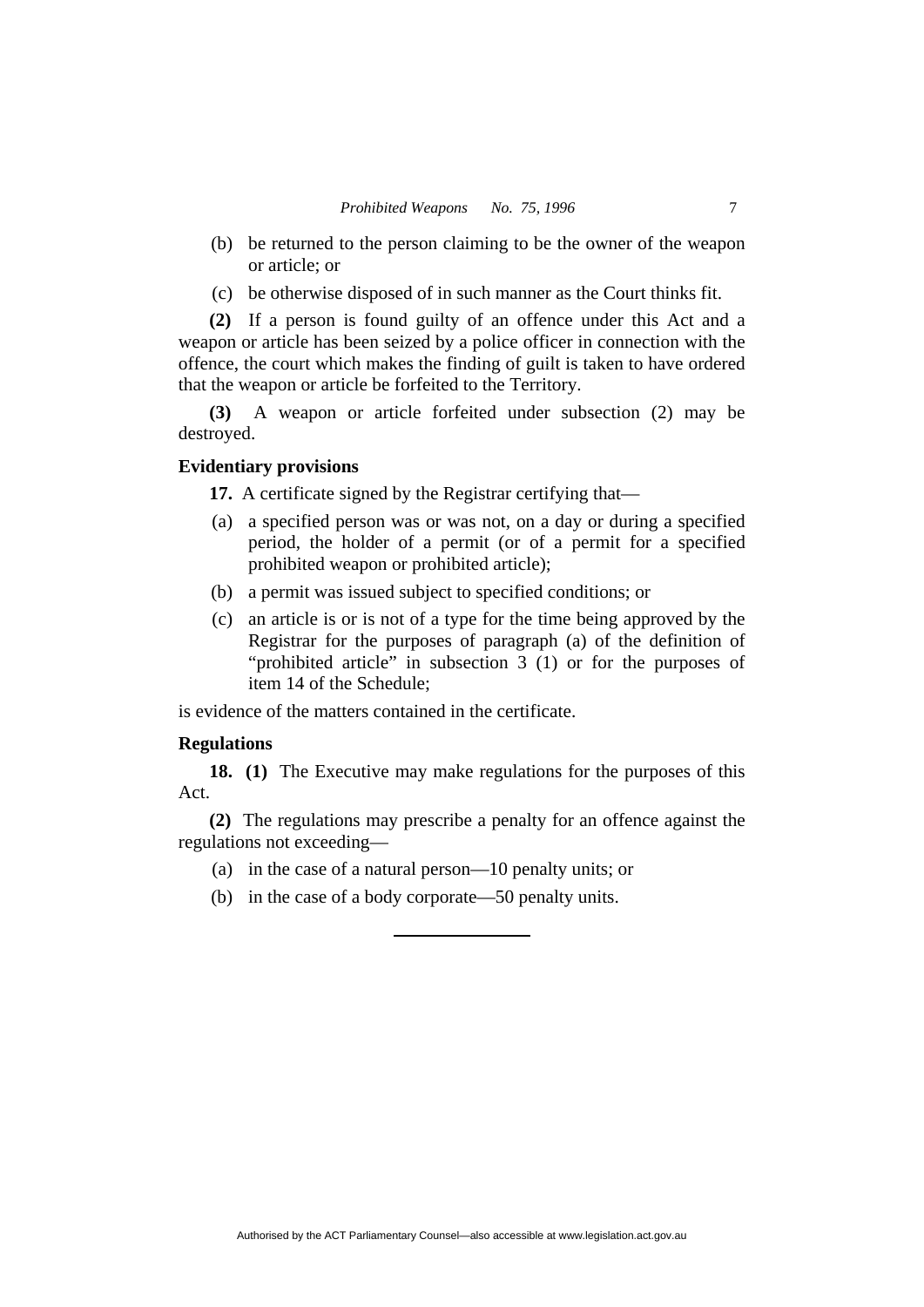#### **SCHEDULE** Section 3

## PROHIBITED WEAPONS

| Item           | Description                                                                                                                                                                                                                                |
|----------------|--------------------------------------------------------------------------------------------------------------------------------------------------------------------------------------------------------------------------------------------|
| 1              | Any explosive, incendiary, irritant or poison gas—                                                                                                                                                                                         |
|                | bomb;<br>(a)                                                                                                                                                                                                                               |
|                | (b)<br>grenade;                                                                                                                                                                                                                            |
|                | rocket having a propellant charge of more than<br>(c)<br>100 grams;                                                                                                                                                                        |
|                | missile having an explosive or incendiary charge of<br>(d)<br>more than 7 grams; or                                                                                                                                                        |
|                | (e)<br>mine;                                                                                                                                                                                                                               |
|                | or a similar device.                                                                                                                                                                                                                       |
| $\overline{2}$ | An article being—                                                                                                                                                                                                                          |
|                | a rimfire magazine with a capacity of more than<br>(a)<br>15 rounds;                                                                                                                                                                       |
|                | a centre-fire self-loading rifle magazine, or shotgun<br>(b)<br>magazine, with a capacity of more than 5 rounds; or                                                                                                                        |
|                | a shotgun tubular magazine extension to extend the<br>(c)<br>capacity of a shotgun magazine to more than<br>5 rounds.                                                                                                                      |
| 3              | spear gun having an overall length of less than<br>A<br>45 centimetres.                                                                                                                                                                    |
| $\overline{4}$ | A crossbow, other than an antique crossbow.                                                                                                                                                                                                |
| 5              | A knife commonly known as a flick knife that has a blade<br>which opens automatically by gravity or centrifugal force or<br>by any pressure applied to a button, spring or device in or<br>attached to the handle of the knife.            |
| 6              | A sheath knife that has a sheath which withdraws into its<br>handle by gravity or centrifugal force or if pressure is applied<br>to a button, spring or device attached to or forming part of<br>the sheath, handle or blade of the knife. |
| 7              | A walking stick or walking cane containing a sword.                                                                                                                                                                                        |
| 8              | A riding crop containing a knife or stiletto.                                                                                                                                                                                              |
| 9              | A device known as a Taser Self Defence Weapon or any<br>similar device.                                                                                                                                                                    |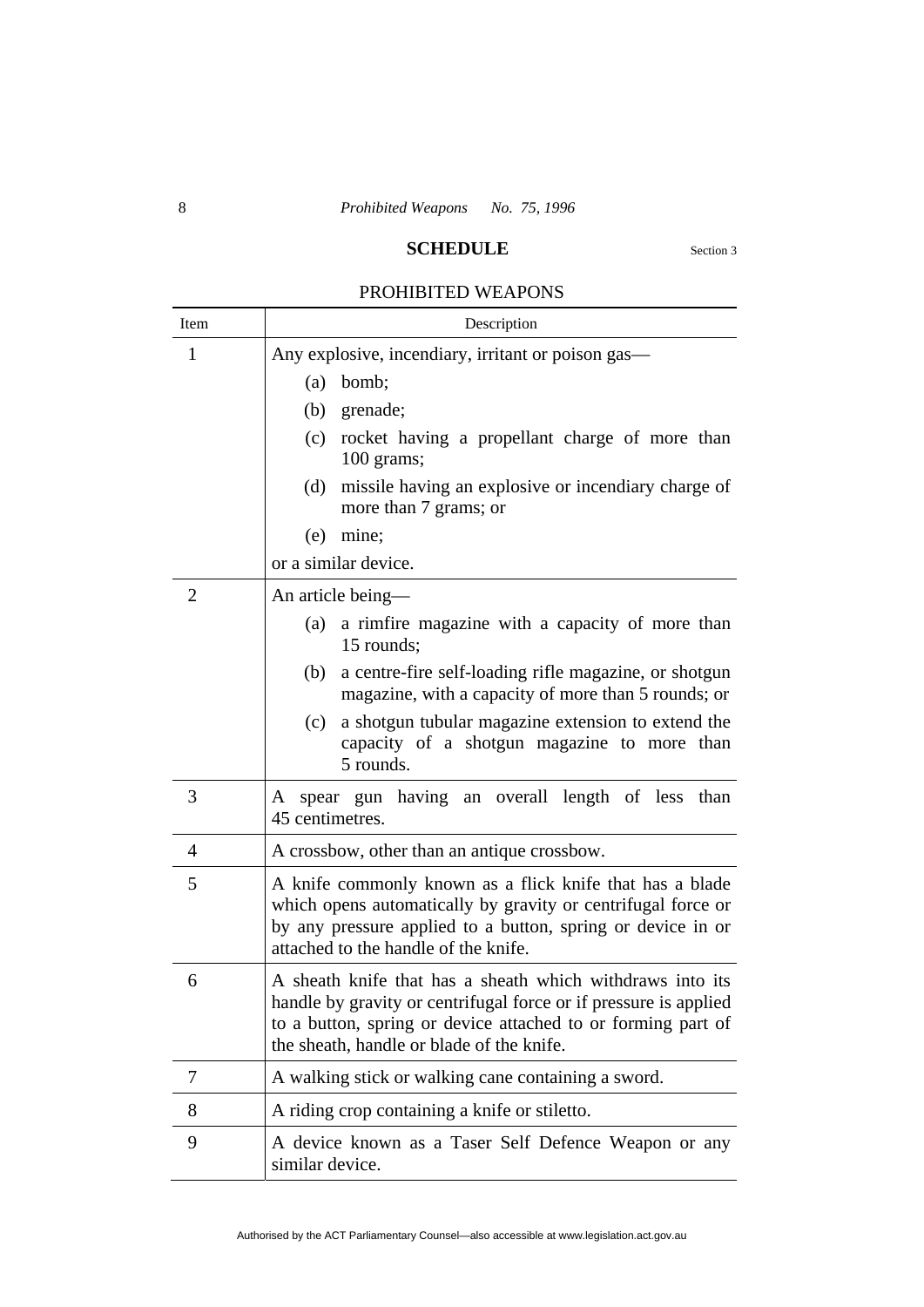# *Prohibited Weapons No. 75, 1996* 9

## **SCHEDULE**—continued

| Item | Description                                                                                                                                                                                                                                                                                                                       |
|------|-----------------------------------------------------------------------------------------------------------------------------------------------------------------------------------------------------------------------------------------------------------------------------------------------------------------------------------|
| 10   | A device known as an Urban Skinner push dagger or any<br>similar device.                                                                                                                                                                                                                                                          |
| 11   | A butterfly knife or any similar device.                                                                                                                                                                                                                                                                                          |
| 12   | A knife commonly known as a star knife or any similar<br>device.                                                                                                                                                                                                                                                                  |
| 13   | A flame thrower of military design or similar device.                                                                                                                                                                                                                                                                             |
| 14   | A device known as a Farallon Shark Dart or any similar<br>device which is designed to expel, upon contact, any gas or<br>other substance capable of causing bodily harm and which is<br>reasonably capable of being carried concealed about the<br>person.                                                                        |
| 15   | A device known as a Saunders "Falcon" Hunting Sling or<br>any other article or device in the nature of a hunting sling,<br>catapult or slingshot which is designed for use with, or a<br>component part of which is, a brace which—<br>fits or rests upon the forearm or upon another part<br>(a)<br>of the body of the user; and |
|      | supports the wrist against the tension of elastic<br>(b)<br>material used to propel a projectile.                                                                                                                                                                                                                                 |
| 16   | An article known as "The Bowen Knife Belt" or any article<br>of similar design capable of concealing or disguising a knife<br>or any like article.                                                                                                                                                                                |
| 17   | Any article or device of a type commonly known as a<br>knuckle-duster or metal knuckles or any article or device<br>made or adapted for use as such.                                                                                                                                                                              |
| 18   | A sap glove.                                                                                                                                                                                                                                                                                                                      |
| 19   | A studded glove.                                                                                                                                                                                                                                                                                                                  |
| 20   | Any blow-gun capable of projecting a dart.                                                                                                                                                                                                                                                                                        |
| 21   | Any dart capable of being projected from a blow-gun.                                                                                                                                                                                                                                                                              |
| 22   | A mace or any similar article other than a ceremonial mace<br>made for and used solely as a symbol of authority on<br>ceremonial occasions.                                                                                                                                                                                       |